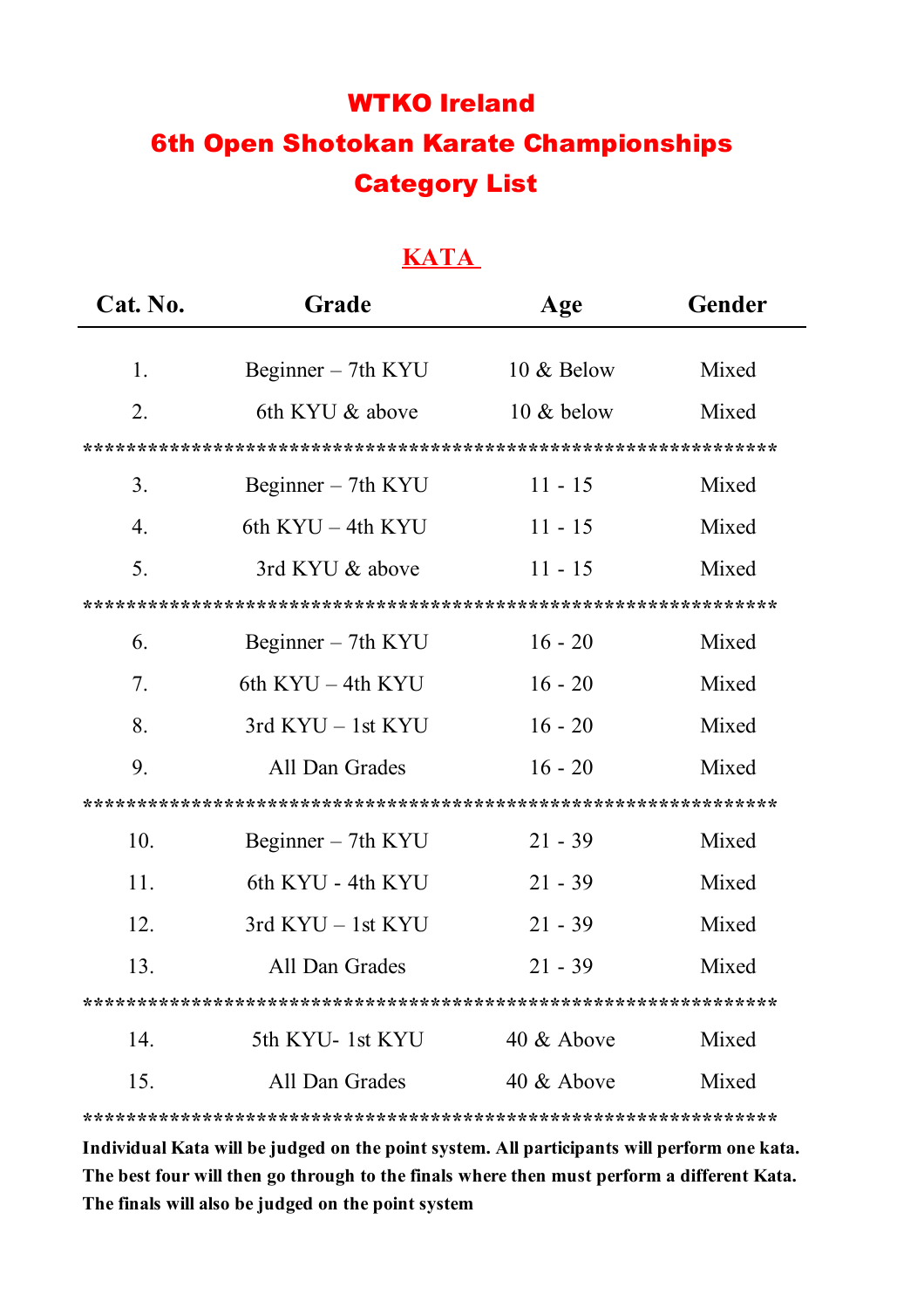### **KUMITE**

| Cat. No. | Grade                | Age           | Gender |  |
|----------|----------------------|---------------|--------|--|
| 19.      | Beginner – 6th KYU   | 9 & Below     | Mixed  |  |
|          |                      |               |        |  |
| 20.      | 5th KYU & above      | 9 & below     | Mixed  |  |
|          |                      |               |        |  |
| 21.      | Beginner $-$ 6th KYU | $10 - 12$     | Mixed  |  |
| 22.      | 5th KYU & above      | $12 - 12$     | Mixed  |  |
|          |                      |               |        |  |
| 23.      | Beginner – 4th KYU   | $13 - 15$     | Male   |  |
| 24.      | 3rd KYU & above      | $13 - 15$     | Male   |  |
| 25.      | Beginner – 4th KYU   | $13 - 15$     | Female |  |
| 26.      | 3rd KYU & above      | $13 - 15$     | Female |  |
|          |                      |               |        |  |
| 27.      | Beginner – 4th KYU   | $16 - 20$     | Male   |  |
| 28.      | 3rd KYU & above      | $16 - 20$     | Male   |  |
| 29.      | Beginner – 4th KYU   | $16 - 20$     | Female |  |
| 30.      | 3rd KYU & above      | $16 - 20$     | Female |  |
|          |                      |               |        |  |
| 31.      | Beginner $-$ 4th KYU | $21 - 39$     | Male   |  |
| 32.      | 3rd KYU & above      | $21 - 39$     | Male   |  |
| 33.      | Beginner – 4th KYU   | $21 - 39$     | Female |  |
| 34.      | 3rd KYU & above      | $21 - 39$     | Female |  |
|          |                      |               |        |  |
| 35.      | Beginner – 4th KYU   | 40 $\&$ above | Male   |  |
| 36.      | 3rd KYU & above      | 40 $&$ above  | Male   |  |
| 37.      | Beginner – 4th KYU   | 40 $\&$ above | Female |  |
| 38.      | 3rd KYU & above      | 40 $&$ above  | Female |  |
|          |                      |               |        |  |

**All Kumite Category's are subject to change on the day to make it fair to all competitors dividing it height etc!**